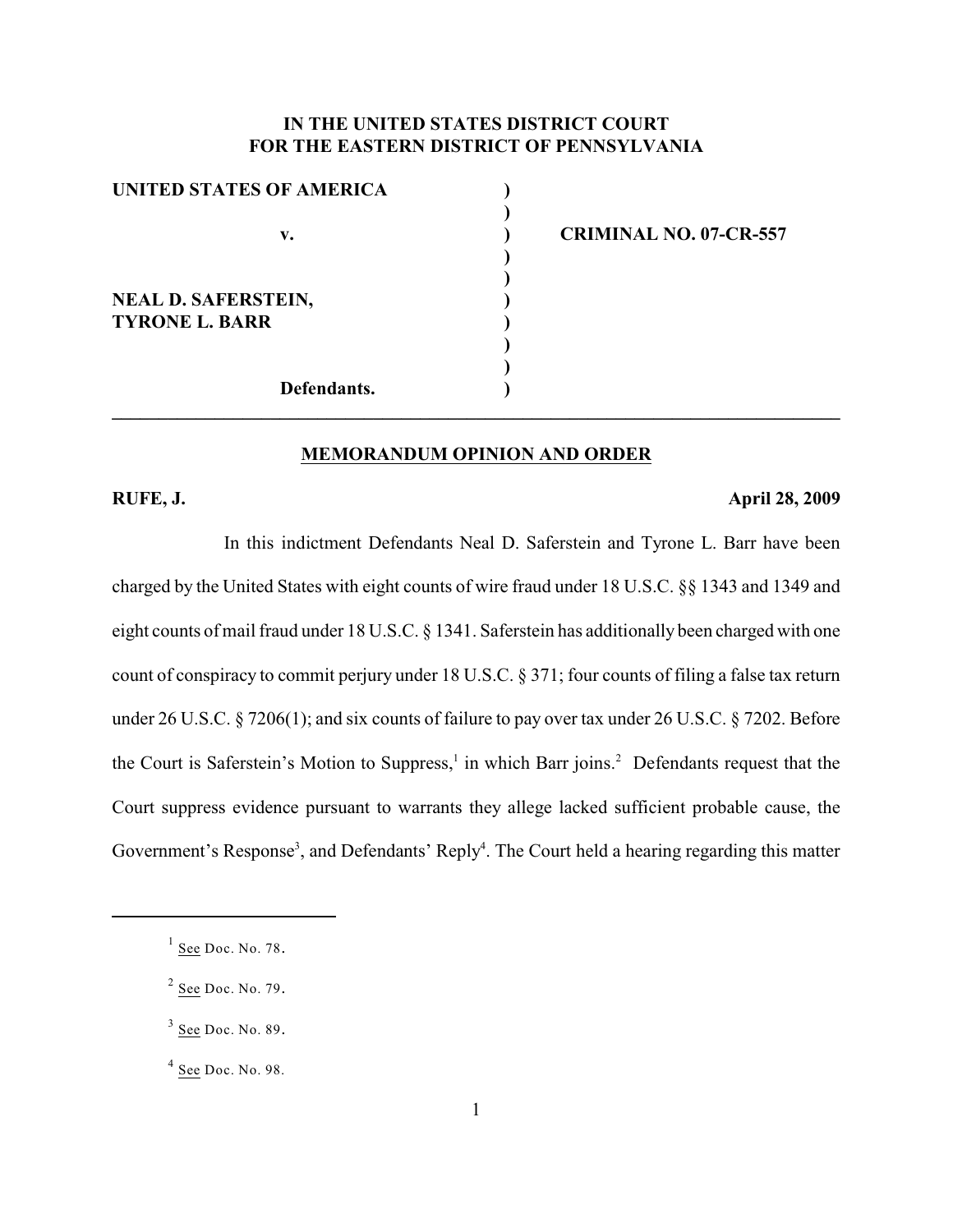on March 3, 2009, for which Findings of Fact are detailed herein.

### **I. FINDINGS OF FACT**

- 1. Agent Edward Saks has been with the Federal Bureau of Investigation (FBI) for twenty-six years. Agent Saks assisted in the investigation of GoInternet commencing in 2004. He received additional information about GoInternet's business practices from the Federal Trade Commission regarding complaints about the company. He also received information from a telemarketer who had worked at GoInternet. Agent Saks served as the Bureau's primary investigator on the matter until Agent Robert Loughney took over the position sometime in 2006.
- 2. Agent Saks acted as the affiant for two of the warrants issued as part of the Investigation against GoInternet. The first warrant was issued on October 27, 2004 to search 6, 8, and 10 Strawberry Street, Philadelphia, Pennsylvania. The second was issued on issued on November 6, 2004 to search 20 North Third Street, Philadelphia, Pennsylvania. He presented both affidavits to Magistrate Judge M. Faith Angell, before whom he answered follow-up questions regarding the information in the affidavits. Magistrate Judge Angell signed both warrants.
- 3. Agent Daniel L. Mulvihill works at the Federal Bureau of Investigation in Philadelphia, Pennsylvania. He has been with the Bureau for almost twelve years and has been a special agent for nearly five years. He and other special investigators assisted in the investigation of GoInternet, serving in a squad of between ten and fifteen individuals with Agent Robert Loughney as the primary investigator. Loughney and other investigators provided Mulvihill with information about Go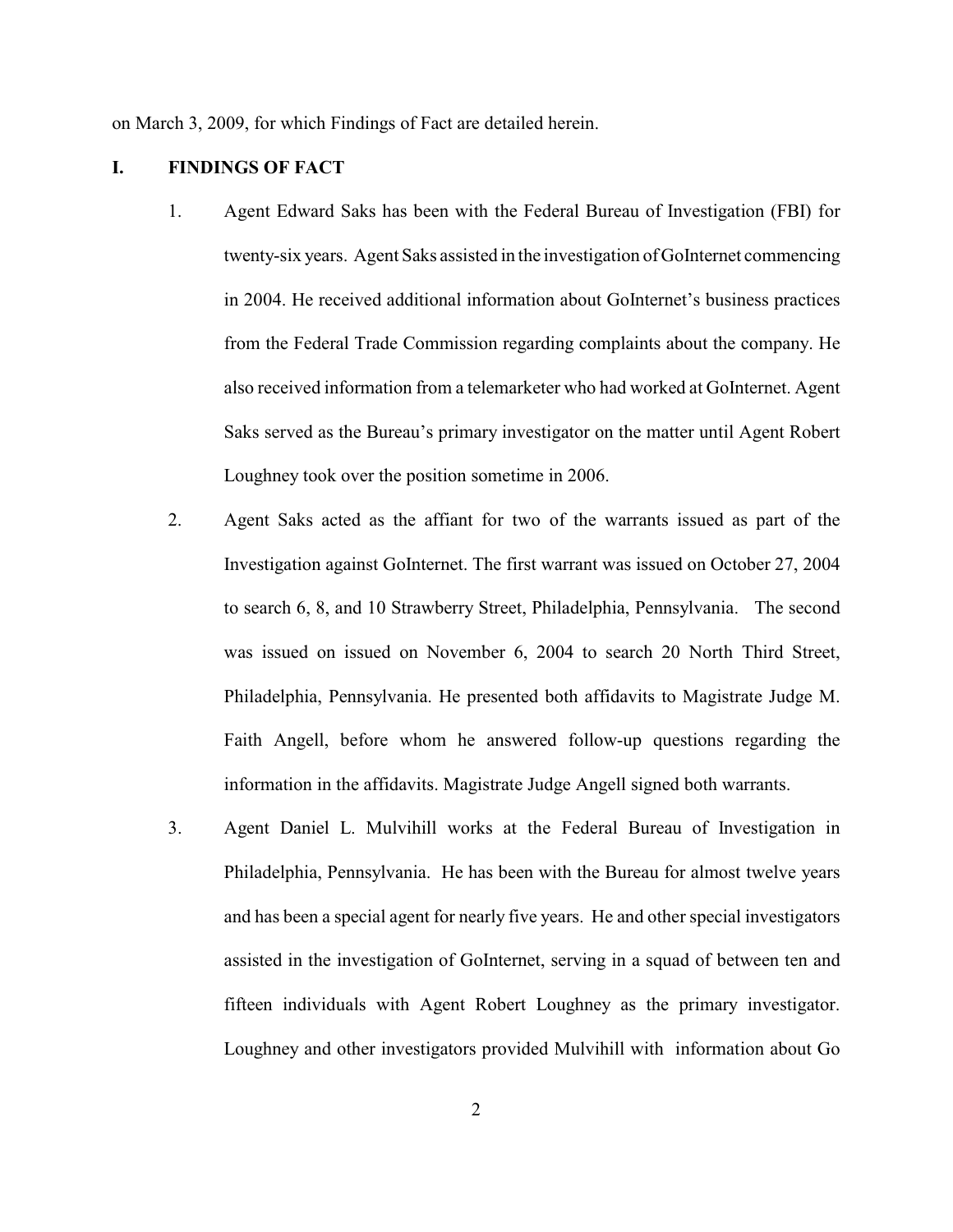Internet's business practices.

- 4. Agent Mulvihill served as the affiant for two of the warrants issued in the investigation of Go Internet. The first was issued on April 12, 2006 to search 2625 Wheatsheaf Lane, Philadelphia. Pennsylvania. The second was also issued on April 12, 2006 to search a garage located between 2722 and 2724 Clearfield Street. Philadelphia, Pennsylvania. Both of those warrants were signed by Magistrate Judge Peter B. Scuderi.
- 5. Agent Robert Loughney works at the Federal Bureau of Investigation in Philadelphia. Pennsylvania. He has been with the Bureau for twelve and a half years. He assumed the role of primary investigator of the squad assigned to the GoInternet case. In his role as primary investigator he shared information with Agent Daniel Mulvihill, who was working with the investigation squad. Additionally, he shared with and received information about GoInternet from the Federal Trade Commission, the Internal Revenue Service and the United States Postal Service.
- 6. Agent Loughney acted as the affiant on four search warrants pursuant to the investigation of GoInternet. The first affidavit supported a warrant for the search of 20 Forest Court, Mount Laurel, New Jersey. The warrant was signed by Magistrate Judge Anne Marie Donio. The final three affidavits supported warrants to seize and search a laptop computer, Apple iPhone, and Apple iPod. All three of those warrants were signed by Magistrate Judge M. Faith Angell on October 10, 2007.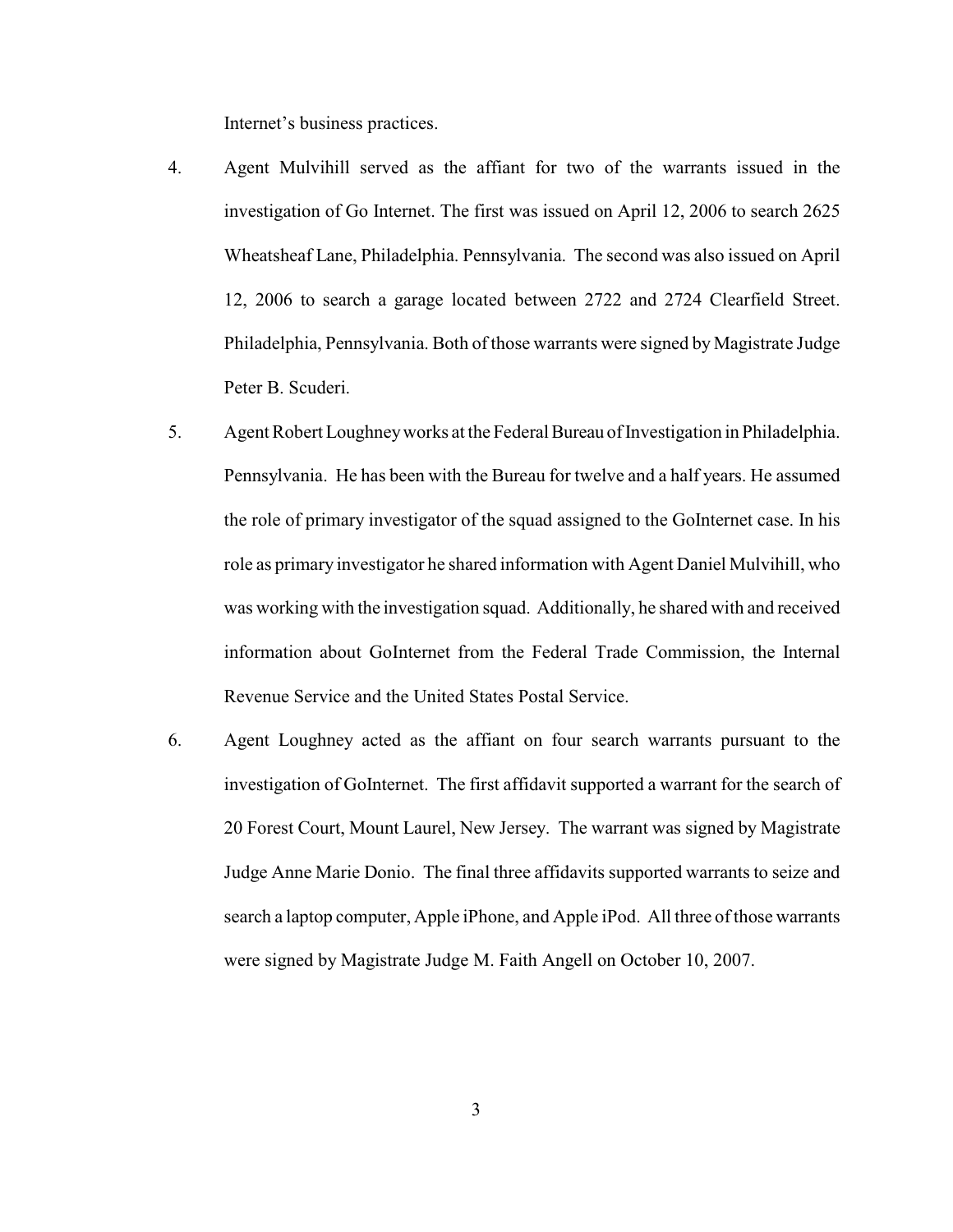### **II. FACTUAL AND PROCEDURAL HISTORY**

Defendants Saferstein and Barr are charged with orchestrating a "cramming" scheme via a business known as GoInternet.net, Inc. ("GoInternet").<sup>5</sup> Saferstein served as the President, Chief Executive Officer and majority owner of GoInternet.<sup>6</sup> Barr served as the Vice President of Customer Service and Regulatory Affairs.<sup>7</sup> GoInternet sold internet related services to companies and individuals, including dial-up internet access, e-mail accounts and Web page design.<sup>8</sup> In 2003, GoInternet employed more than 1,000 telemarketers and brought in gross annual revenues of more than \$49 million.<sup>9</sup> GoInternet stopped doing business in  $2004$ .<sup>10</sup>

The Government alleges that GoInternet was designed entirely to defraud customers into paying for internet related services without their knowledge or authorization.<sup>11</sup> Local telephone companies may permit third parties such as GoInternet to include charges for separately ordered telecommunications services on consumers' local telephone bills. $12$  Such billing is accomplished by the third parties working with telephone billing "aggregators" who act as intermediaries between the third party and local telephone companies or Local Exchange Carriers ("LECs"). Aggregators

 $6$  Id. at ¶¶ 8-10.

 $^{7}$  <u>Id</u>. at ¶¶ 8-10.

 $8$  Id. at  $\P$  1.

 $9$  Id. at ¶ 6.

 $^{10}$  Id.

 $11$  Id. at ¶ 18.

 $12$  Id. at ¶ 11.

 $<sup>5</sup>$  Indictment ¶ 1. [Doc. No. 1].</sup>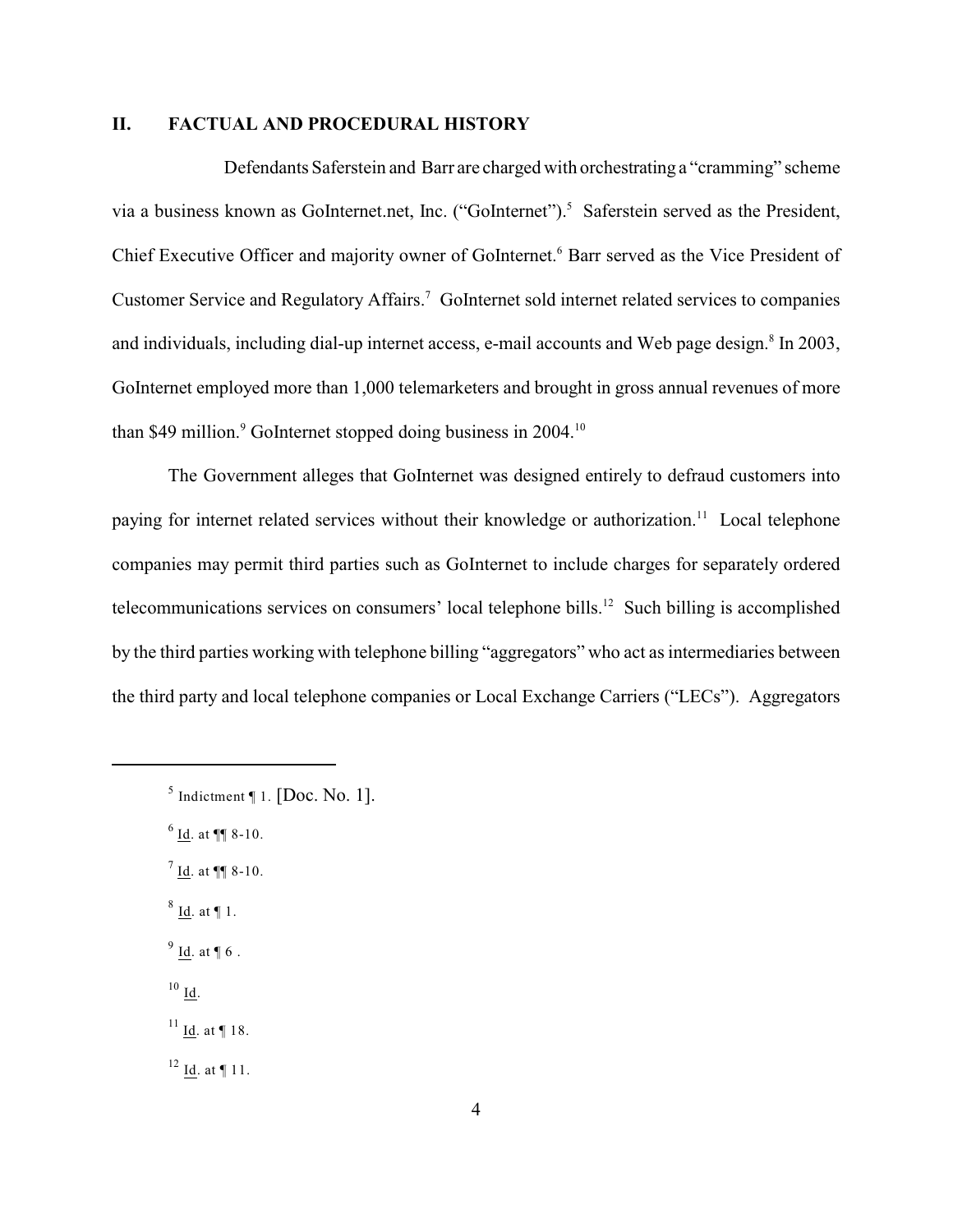receive billing information from the third parties, who are the aggregators' clients, and submit the bill to the appropriate LEC for inclusion on a customer's local telephone bill.<sup>13</sup> When customers pay their telephone bills the aggregators collect the payment for their clients' services from the LEC. Those payments are then passed back to the clients or third party providers who pay a fee for the aggregator's collection and billing services.<sup>14</sup> The placement of unauthorized charges on a consumer's local telephone bill is known as "cramming." The Government claims that GoInternet contracted with several billing aggregators to place its monthly charges on customer's local telephone bills.<sup>15</sup>

 On June 28, 2000, the Federal Trade Commission ("FTC") filed suit against Saferstein for violating the law by billing customers without their authorization. The parties agreed to a Stipulated Judgment and Order for a Permanent Injunction.<sup>16</sup> However, the Government alleges that even after that Judgment was issued GoInternet continued to expand its fraudulent conduct. When an LEC would no longer post charges for GoInternet, the Government alleges that GoInternet hired an intermediary to submit the charges to the billing aggregator and LEC on GoInternet's behalf.<sup>17</sup> The Government further claims that Saferstein ordered the destruction of thousands of postcards that would have notified GoInternet's customers that they were receiving and paying for GoInternet's services. Notification to customers via postcard was required by the Consent Order in the above

 $^{16}$  Id. at ¶ 30.

 $17$  Id. at ¶ 33.

 $^{13}$  Id. at ¶ 12.

 $^{14}$  Id. at ¶ 13.

 $^{15}$  Id. at ¶¶ 14-15.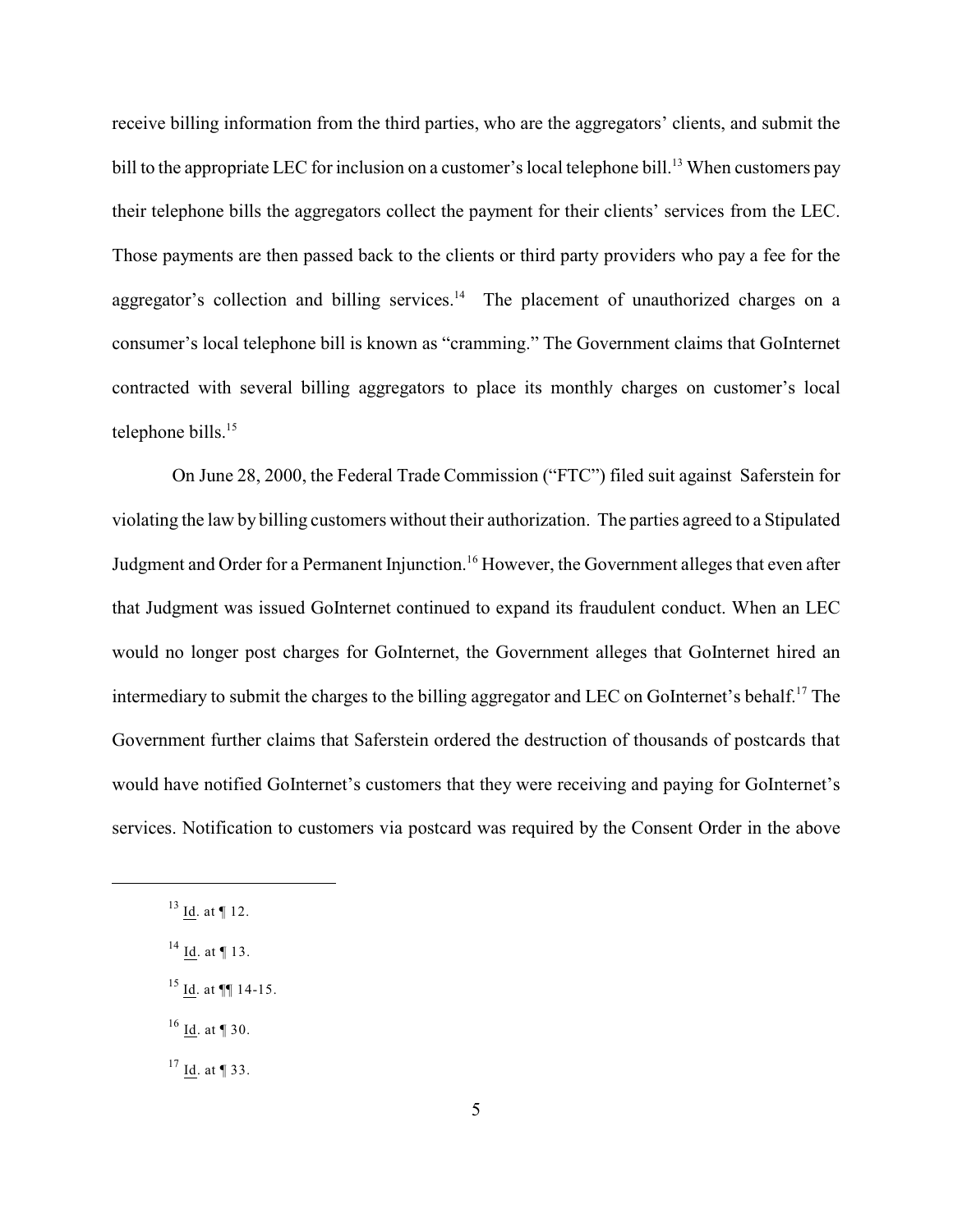referenced action.<sup>18</sup> Saferstein and other members of GoInternet faced civil contempt proceedings for their failure to comply with that Consent Order, leading to additional investigation of GoInternet.<sup>19</sup>

In 2004, the FBI began investigating Defendants' business practices, along with the U.S. Attorney's Office, the IRS and the U.S. Postal Inspection Service. An indictment was issued against three Defendants on September, 2007 listing eight counts of wire fraud under 18 U.S.C. §§ 1343 and 1349, and eight counts of mail fraud under 18 U.S.C. § 1341. Additionally charged was one count of conspiracy to commit perjury under 18 U.S.C. § 371; four counts of filing a false tax return under 26 U.S.C. § 7206(1); and six counts of failure to pay over tax under 26 U.S.C. § 7202 against Saferstein. Through his counsel, Saferstein submitted and Barr joined a Motion to Suppress the evidence procured during the execution of seven separate search warrants.<sup>20</sup>

The first warrant was issued in October, 2004 for a search of the former business premises of GoInternet. Next came a warrant to search Defendant Saferstein's home in Mt. Laurel, NJ in April, 2006, and was quickly followed by two other warrants to search separate storage facilities located in Philadelphia, PA. The final three warrants were issued in October, 2007 for the search of Defendant Saferstein's laptop, iPhone and iPod. The Government's Response includes one additional 2004 warrant, which was not listed in Defendants' Motion to Suppress due to the Government's inadvertent failure to provide it in discovery.<sup>21</sup> The Government has since

 $18$  See supra n. 16.

 $19 \underline{Id}$ . at  $\P$  34.

 $20$  See Mot. To Suppress [Doc. No. 78].

 $^{21}$  <u>See</u> Govt. Resp. p. 6 n. 1 [Doc. No. 89].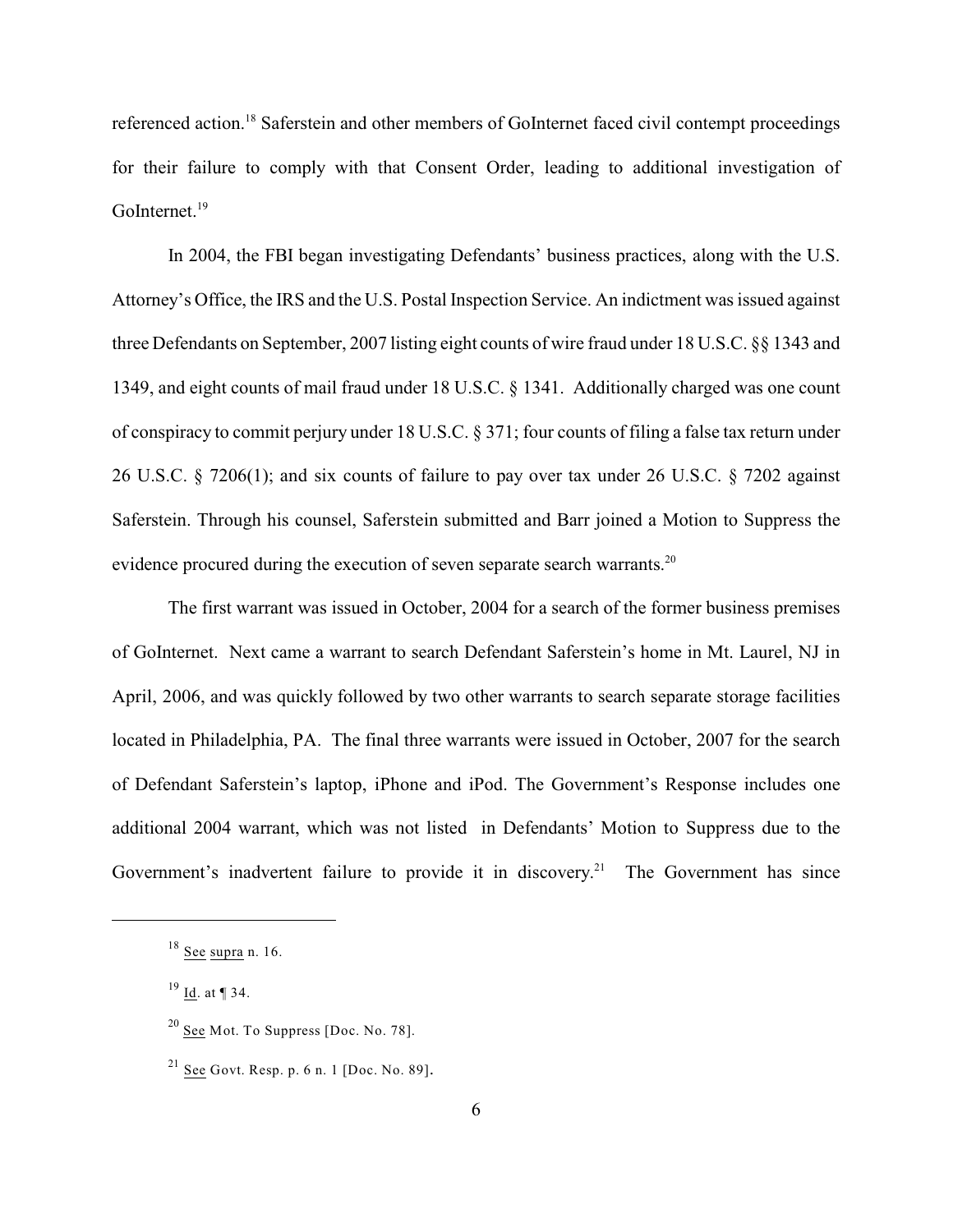ameliorated the omission and the Court will consider all eight warrants as part of the current Motion to Suppress.<sup>22</sup>

Defendants allege that (1) the warrants lacked reliable sources; (2) that the affidavits drew incorrect inferences; and (3) that supporting affidavits offered to support the 2006 warrants were stale. In opposition, the Government maintains that none of these arguments overcome the "totality of the circumstances" standard that magistrate judges observe when deciding whether a warrant contains sufficient probable cause. In the alternative, it argues that even if Defendants are able to successfully show that the warrants lacked probable cause, the evidence is admissible under the "Good Faith Exception," since the officers who executed a search warrant acted in reasonable reliance on the warrant's authority.

# **III. LEGAL STANDARD**

"Probable cause is determined by a 'totality-of-the-circumstances analysis,' under which a magistrate judge must 'make a practical, commonsense decision whether, given all the circumstances set forth in the affidavit before him . . . there is a fair probability that contraband or evidence of a crime will be found in a particular place."<sup>23</sup>

Over the past several decades the Supreme Court has changed the standard to determine whether an affidavit supporting a warrant which contains information provided by others meets the standard of probable cause. While the original standard for determining an informant's

 $^{22}$  Before the Government presented the eighth warrant, Defendant Barr filed a separate Motion to Suppress Physical Evidence found during an October, 2004 search of GoInternet premises at 20 North Third Street, Philadelphia, PA on the grounds that no warrant for the search existed [See Doc. No. 72]. Since that time the Government has submitted that warrant in discovery and explained the oversight, causing Defendant Barr to withdraw the Motion [See Doc. 109].

<sup>&</sup>lt;sup>23</sup> United States v. Williams, 124 F.3d 411, 420 (3d Cir. 1997) (quoting Illinois v. Gates, 462 U.S. 213, 238  $(1983)$ ).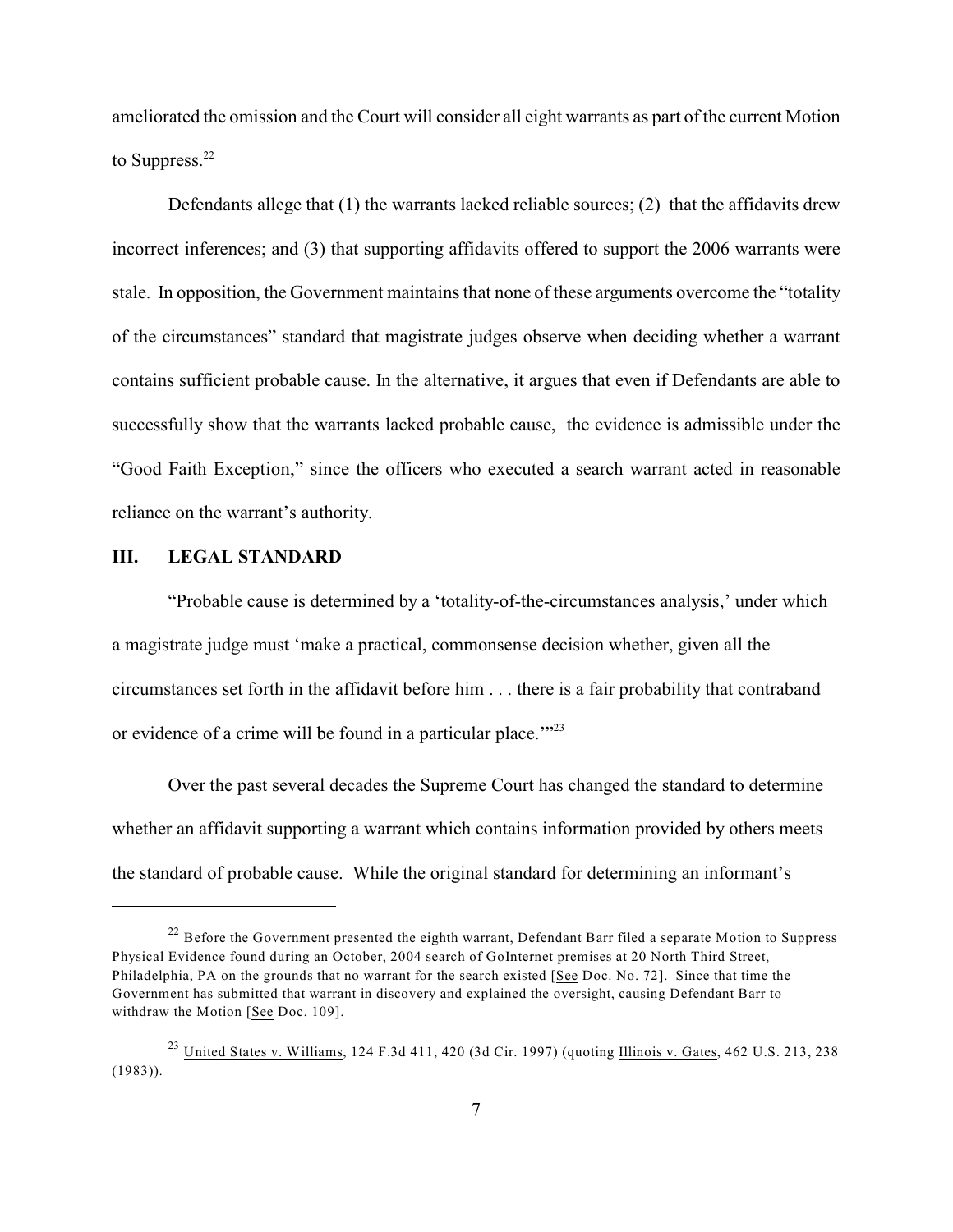reliability was a "totality of the circumstances,"<sup>24</sup> the High Court then shifted to a preference for finding probable cause based on an assessment of the informant's "reliabilty," "veracity," and "basis of knowledge." But, that criteria was abandoned in favor of a reaffirmation of "totality of the circumstances" standard, set forth in Illinois v. Gates.<sup>25</sup> This is the standard the Court abides by today and that is applied by the Third Circuit, "Gates requires that a court considering the sufficiency of an agent's affidavit look at the "totality of the circumstances," and, in employing this flexible standard, the Supreme Court has explained that the "task of the issuing magistrate is simply to make a practical, common-sense decision whether, given all the circumstances set forth in the affidavit before him, including the 'veracity' and 'basis of knowledge' of persons supplying hearsay information, there is a fair probability that contraband or evidence of a crime will be found in a particular place. $26$ 

Furthermore, "a reviewing court is to uphold the warrant as long as there is a substantial basis for a fair probability that evidence will be found."<sup>27</sup> Courts are instructed to defer to the ruling of the magistrate judge. "The resolution of doubtful or marginal cases in this area should be largely determined by the deference to be accorded to warrants."<sup>28</sup>

### **IV. DISCUSSION**

 $24$  See Jones v. United States, 362 U.S. 257 (1960).

<sup>&</sup>lt;sup>25</sup> See Illinois v. Gates 462 U.S. 313, 288 (1983). "We reaffirm the totality-of the-circumstances analysis that traditionally has informed probable cause determinations."

 $^{26}$  U.S. v. Ritter, 416 F.3d 256, 262 (3d Cir. 2005).

 $^{27}$  Id.

<sup>&</sup>lt;sup>28</sup> United States v. Ninety-Two Thousand Four Hundred Twenty-Two Dollars & Fifty-Seven Cents, 307 F.3d 137, 146-147 (3d Cir. 2002).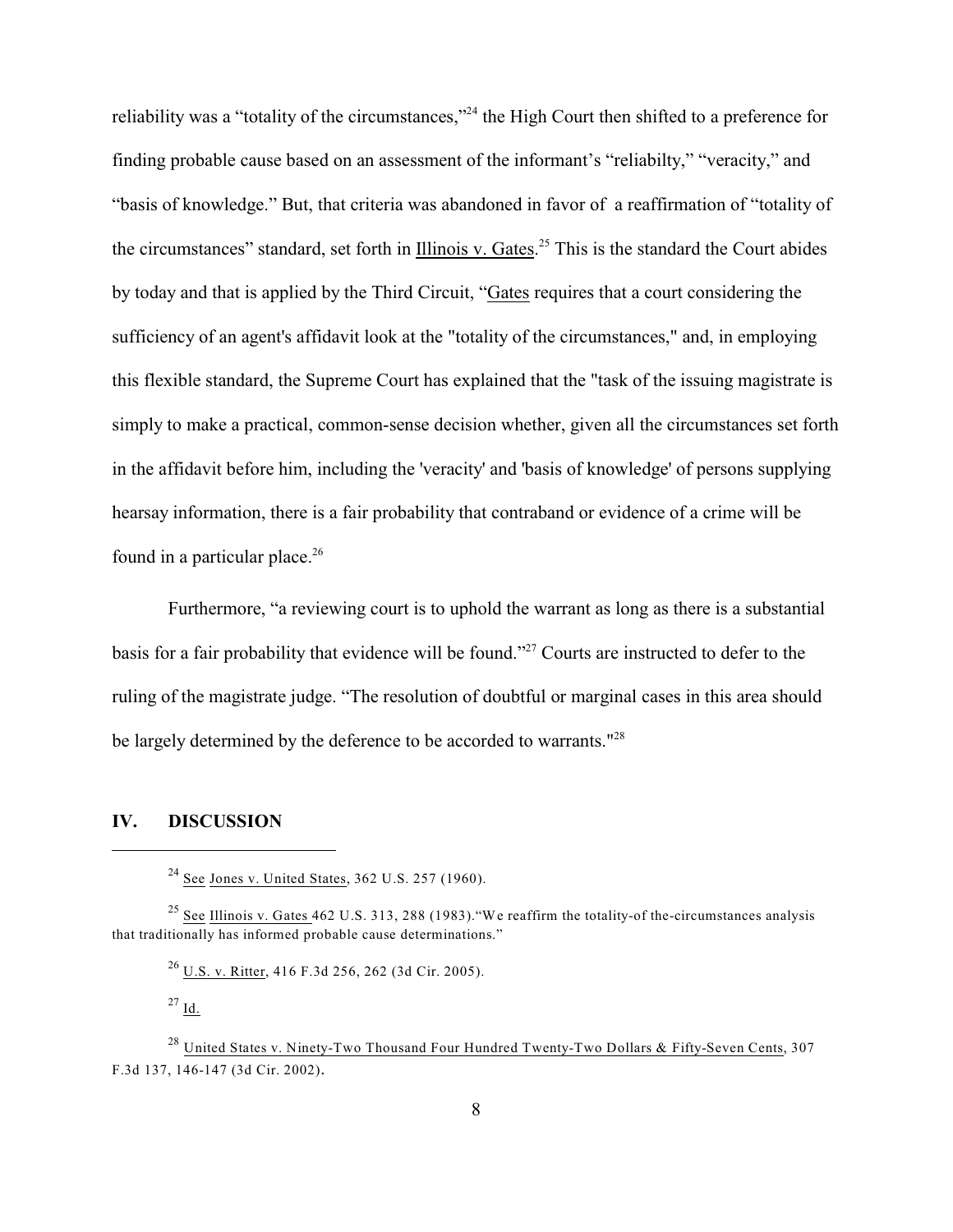Saferstein and Barr request that the evidence found in the execution of each of the eight warrants in question be suppressed at trial. The affidavits supporting the warrants in question are nearly identical in nature and were used to support warrants issued over a three year period. Defendants argue that the affidavits supporting the warrants lacked direct sources, that affidavits drew incorrect inferences, and that the supporting affidavits contained stale information. The Court addresses each of Defendants' arguments in turn.

#### **A. The sources provided in the affidavits supporting the warrants were reliable.**

Defendants' first argument is that each of the affidavits in question lacks reliable sources, claiming in particular that the information contained in the affidavits had been relayed to the affiants from other government sources and unnamed witnesses who had offered unreliable information.<sup>29</sup>

Each of the affiants testified at the hearing regarding the Motion to Suppress. All agents with the Federal Bureau of Investigation, each affiant testified that several government entities and their investigators were working in conjunction with each other and that the affidavits were the result of a collaborative effort.<sup>30</sup> Defendants claim that this sharing of investigatory duties is one way in which the warrants' supporting affidavits lacked direct information and therefore lacked probable cause. Defendants also stress that the warrants fail to verify in any way that "Confidential Witness" (CW) 1 and 2, individuals from whom the affiants received information,

 $29$  "The affiants themselves are not even the appropriate sources for information in their sworn affidavits, but simply regurgitate what appear to be nothing but summaries from other, unnamed individuals." Def. Mot. P. 19.

 $30$  See "I was not the primary investigator on this case. I assisted in this case and the information was gathered by the primary investigators on it. I took their information and swore to it." Test. of Agent Mulvihill, Hr'g Tr. 97:14-18.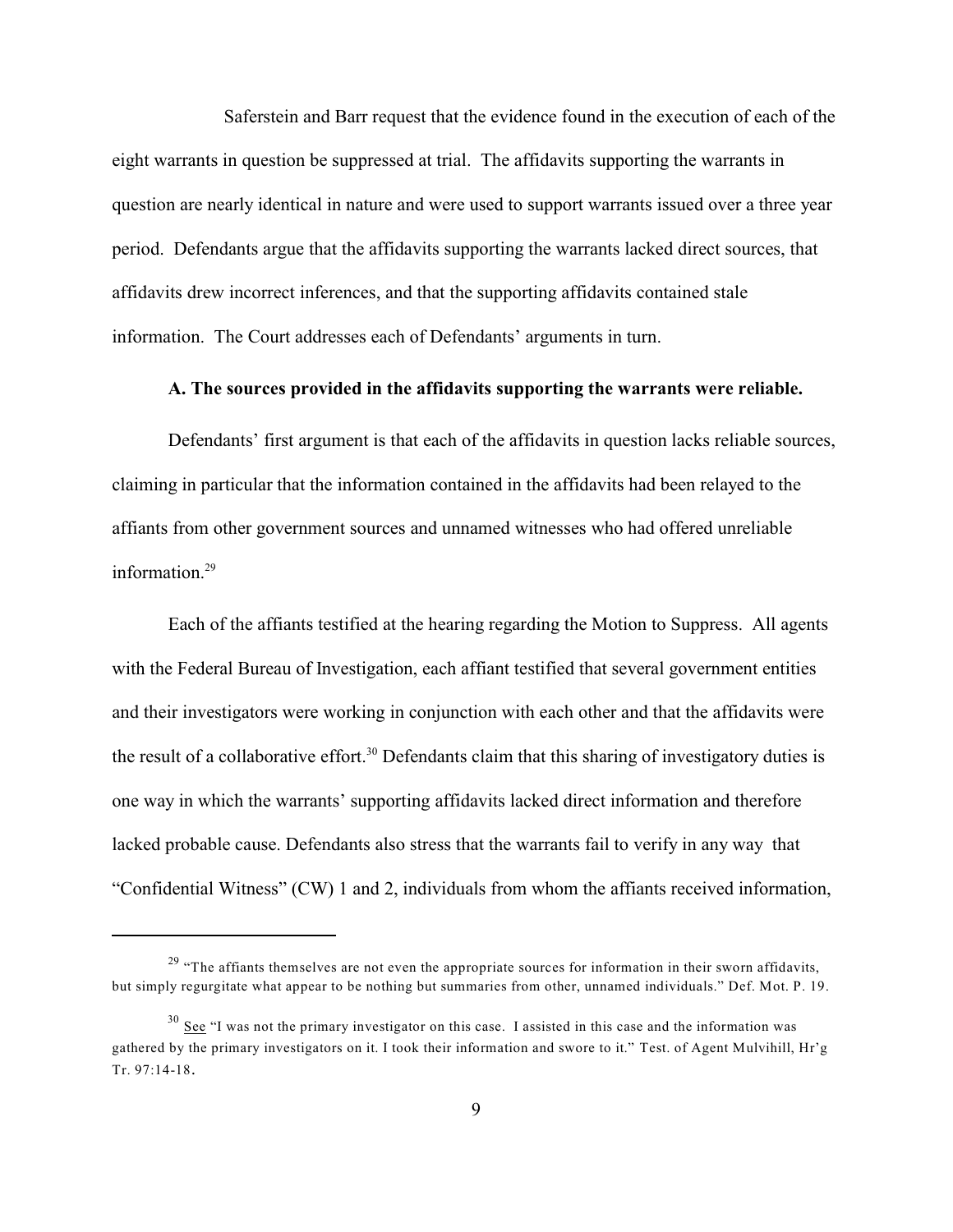are reliable sources.

 It is well founded that an affidavit may be supported by hearsay. "An affidavit need not reflect the direct personal observations of the affiant."<sup>31</sup> The additional investigators and CWs 1 and 2 were identified in the warrants' supporting affidavits as the sources for the affiant's information. Moreover, the affiants provided the magistrate judges with information regarding the sources from which the confidential witnesses gained the information they were supplying. With specific reference to information provided by other investigators, the affidavit supporting chronologically the first warrant, issued in October 2004, and used as a base for the subsequent warrants, states, "Affiant has spoken at length with FTC investigators regarding GoInternet and Saferstein. According to the FTC, thousands of consumer complaints have been filed against GoInternet . . . . "<sup>32</sup> With regard to the confidential witnesses, CW1 is identified as a former telemarketer who worked for GoInternet in the summer of 2001 and is able to corroborate the details of complaints from former GoInternet customers. She offered a detailed description of her job, including her understanding that she was meant to push welcome packets and speak to secretaries, not business owners when making her sales pitch.<sup>33</sup> CW2 is identified as someone in a position to have direct knowledge of GoInternet's business practices who provided detailed knowledge about the floor plan of GoInternet buildings and where specific documents and files were maintained.<sup>34</sup>

 $31$  Aguilar v. Texas, 378 U.S. 108, 114 (1964) (overruled on other grounds).

 $32$  See Aff. Supporting October 2004 Warrant ¶ 43.

 $33$  See id. at ¶ 19.

 $34$  Id. at 53.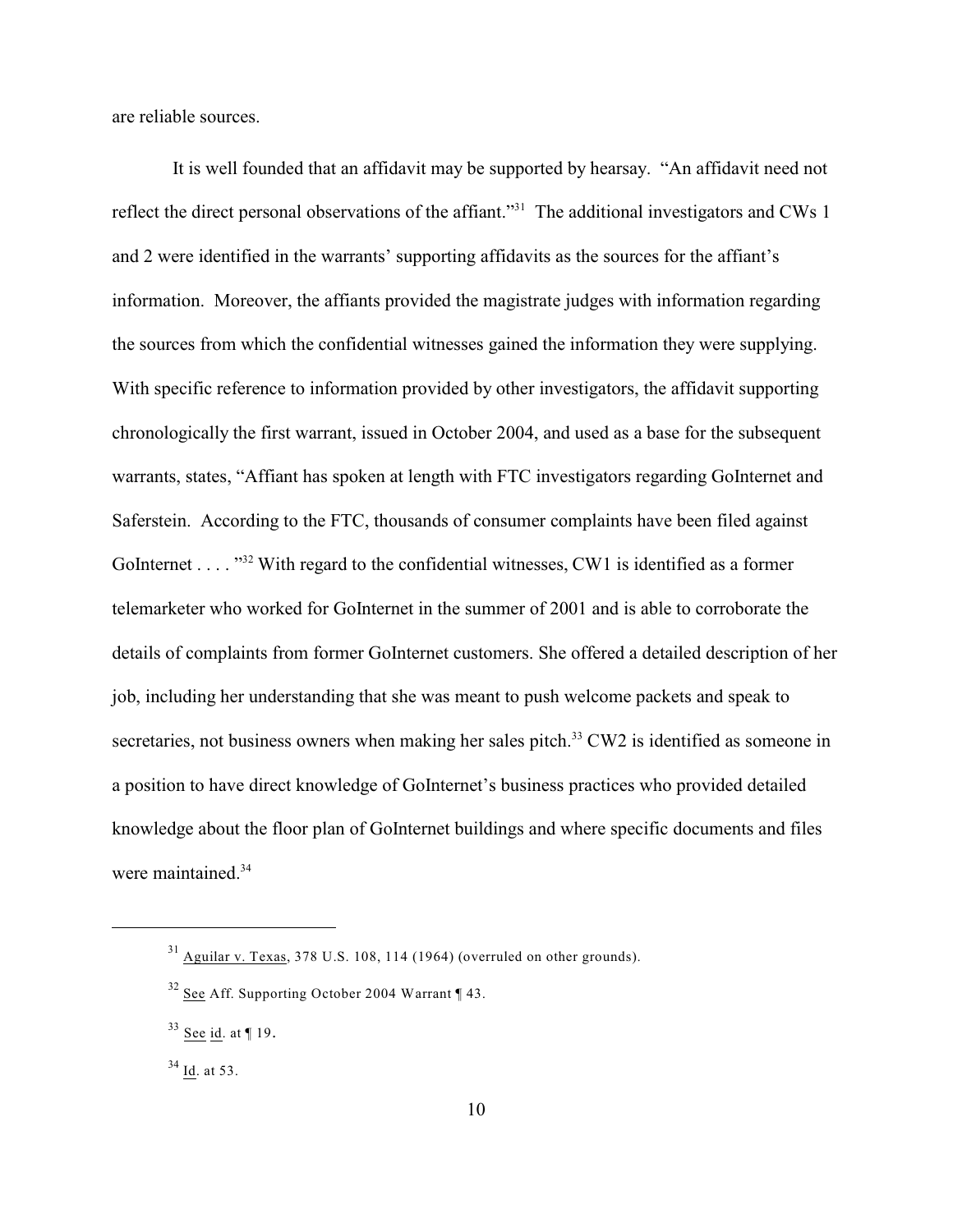The circumstances that put these informants in a position to have knowledge of GoInternet's practices are described, although CW1 is identified more definitively than CW2. Regardless, it is all the information provided to the magistrate judge taken in concert that governs his or her decision whether an affidavit demonstrates probable cause and, "a deficiency in one may be compensated for, in determining the overall reliability of a tip, by a strong showing as to the other, or by some other indicia of reliability."<sup>35</sup> The affidavits also included information provided by a number of named individuals including an attorney with knowledge of the business practices in question<sup>36</sup> and the named former Chief Financial Officer of GoInternet.

The Court finds that the magistrate judges considering each of the eight nearly identical affidavits had probable cause to issue each warrant. In light of the "totality of the circumstances" standard, that the magistrate judges were provided with the results of not one but four federal agencies' investigation of the business practices of GoInternet, their individual and shared findings along with corroborative evidence by additional sources, both confidential and identified, the Court finds that there is sufficient reliability to provide credible evidence in support of probable cause to issue the warrants.

# **B. The broad conclusions and inferences included in the affidavits do not affect a finding of probable cause.**

Defendants argue that the warrants in question lacked probable cause because they drew incorrect inferences related to GoInternet's business practices. "[E]ven if there were indicia of reliability provided for the factual assertions in the affidavits, those assertions do not support the

 $35$  Gates, 462 U.S. at 233.

 $36$  See Aff. Supporting October 2004 Warrant, ¶ 51-52.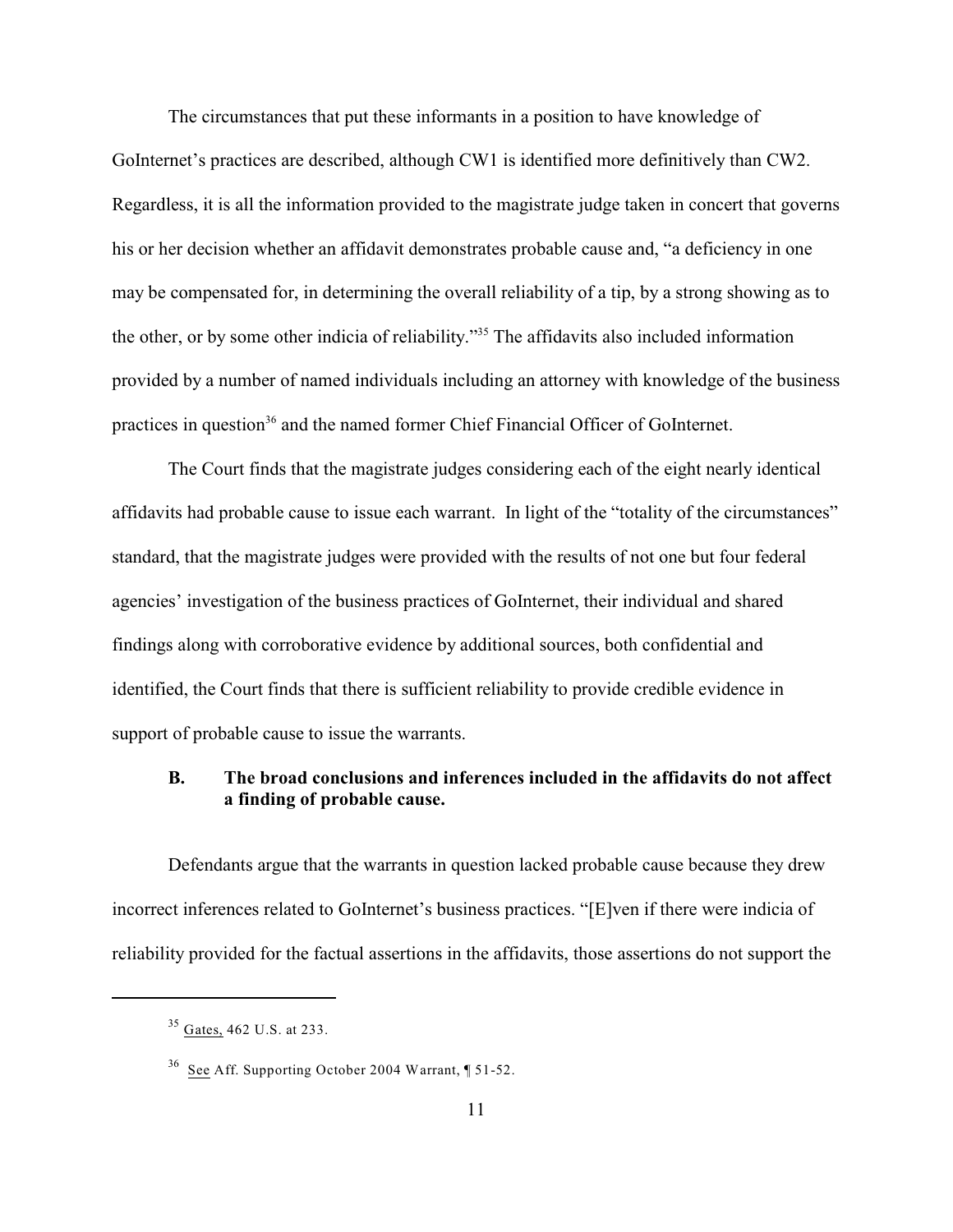affiant's very broad conclusions about the commission of crimes."<sup>37</sup> Defendants point out that one of these broad assertions is that while the sources cited in the affidavits mentioned the thousands of alleged complaints against GoInternet, those same sources fail to mention the number of GoInternet customers who had not lodged complaints.<sup>38</sup> Defendants also cite allegations from former GoInternet customers who were sent "welcome packets" and only canceled GoInternet's services after noticing extra charges on the customers' phone bill as facts from which the affiants drew incorrect conclusions. Defendants argue that the source does not complain of having trouble reaching GoInternet to cancel service and that a refund was in fact issued.<sup>39</sup>

Defendants are correct that such statements are mere allegations from which a number of conclusions can be drawn. However, the question that the magistrate judges had to consider, and that this Court must now ask, is whether such information provided an "indicia of probability" that criminal activity had been afoot and that a search would produce evidence of such activity.

The affidavits cited several sources claiming that thousands of complaints had been lodged against GoInternet, creating an indicia of probability that evidence of wrongdoing would be found, no matter how many happy customers GoInternet may or may not have had. "The focus should be on what the affidavit includes, rather than on what it does not include."<sup>40</sup> Additionally, the charges against Saferstein and Barr do not relate to whether the company issued refunds when requested, but whether so-called "welcome packets" were sent out, allegedly activating covert

 $37$  Mot. To Suppress at p. 19 [Doc. No. 78].

 $38$  See id. at p. 19-20.

 $39$  See id. at p. 21.

 $^{40}$  U.S. v. Jones, 994 F.2d 1051, 1055 (3d Cir. 1993).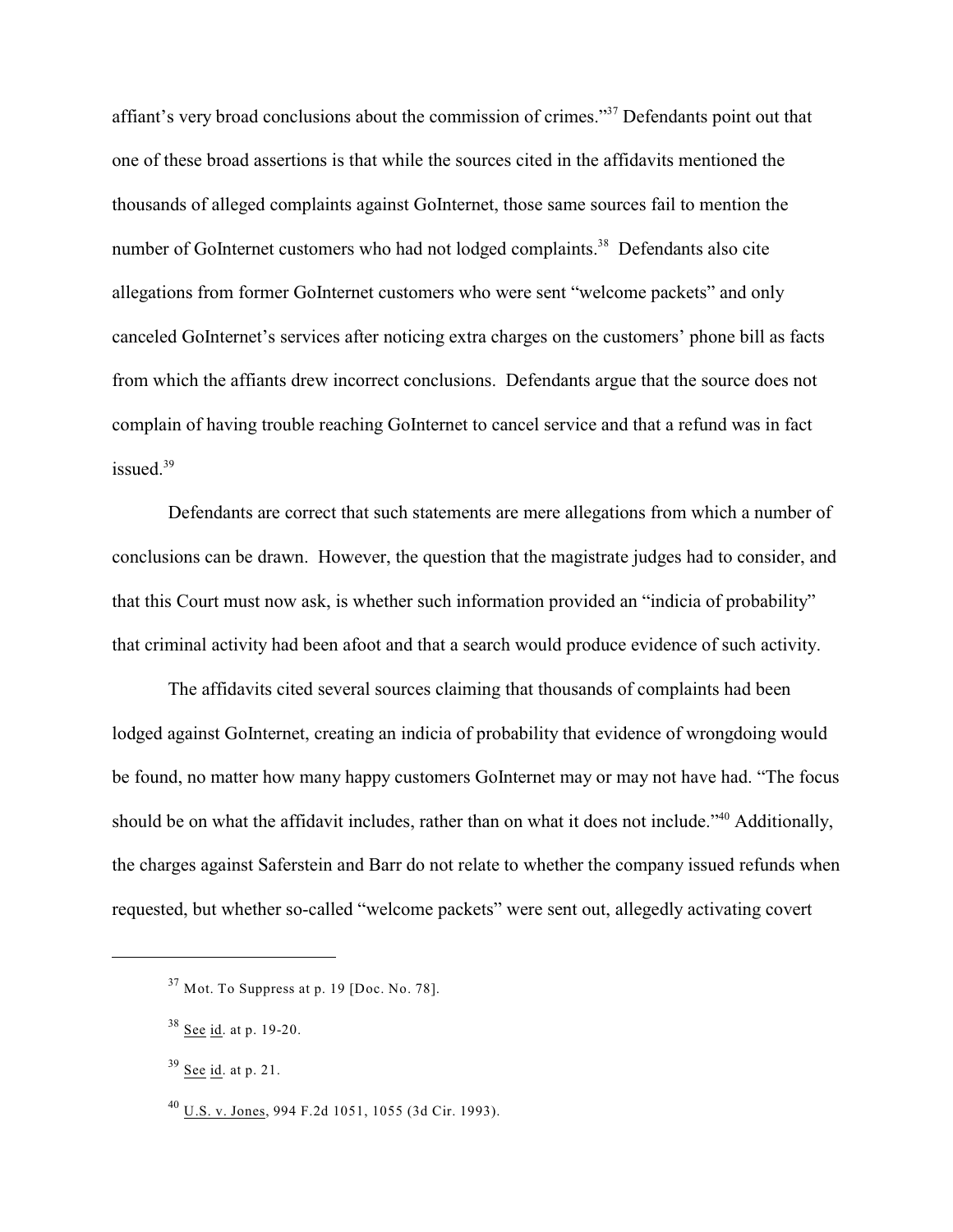charges to customers. The affidavits offer enough information for a magistrate judge to find "indicia of probability" that further investigation of GoInternet records would produce evidence of criminal activity.

Once again employing the "totality of the circumstances" standard, the Court finds that the affidavits supporting the warrants at issue offered a "substantial" basis that criminal activity had occurred and supporting evidence could be found.

# **C. Despite the lapse of time between warrants, the information in the supporting affidavits was not stale.**

Defendants argue that the information contained in the 2006 and 2007 affidavits was the same as in the original affidavit supporting the first warrant in 2004 and had lost its effectiveness to show probable cause, or was "stale." While the information is nearly identical, the Government demonstrates that it was supplemented where necessary, such as the addition of information from CW 2 that Saferstein had directed members of the company to move business records. 41

Regardless, "age alone does not determine staleness" of information supporting the probable cause to issue a warrant.<sup> $42$ </sup> In considering the probable cause for a warrant, courts must take into account the length of the criminal activity, the nature of the crime, and the items to be seized.<sup>43</sup> If the suspected criminal activity is of a "protracted and continuous nature and passage of time becomes less significant."44

 $^{41}$  See Aff. Supporting October 2004 Warrant, ¶ 52-59.

<sup>&</sup>lt;sup>42</sup> U.S. v. Williams, 124 F.3d 411, 420 (3d Cir. 1997).

U.S. v. Tehfe, 124 F.2d 1114, 1119 (3d Cir. 1983). <sup>43</sup>

<sup>&</sup>lt;sup>44</sup> Ninety-Two Thousand Four Hundred Twenty-Two Dollars & Fifty-Seven Cents, 307 F.3d at 148.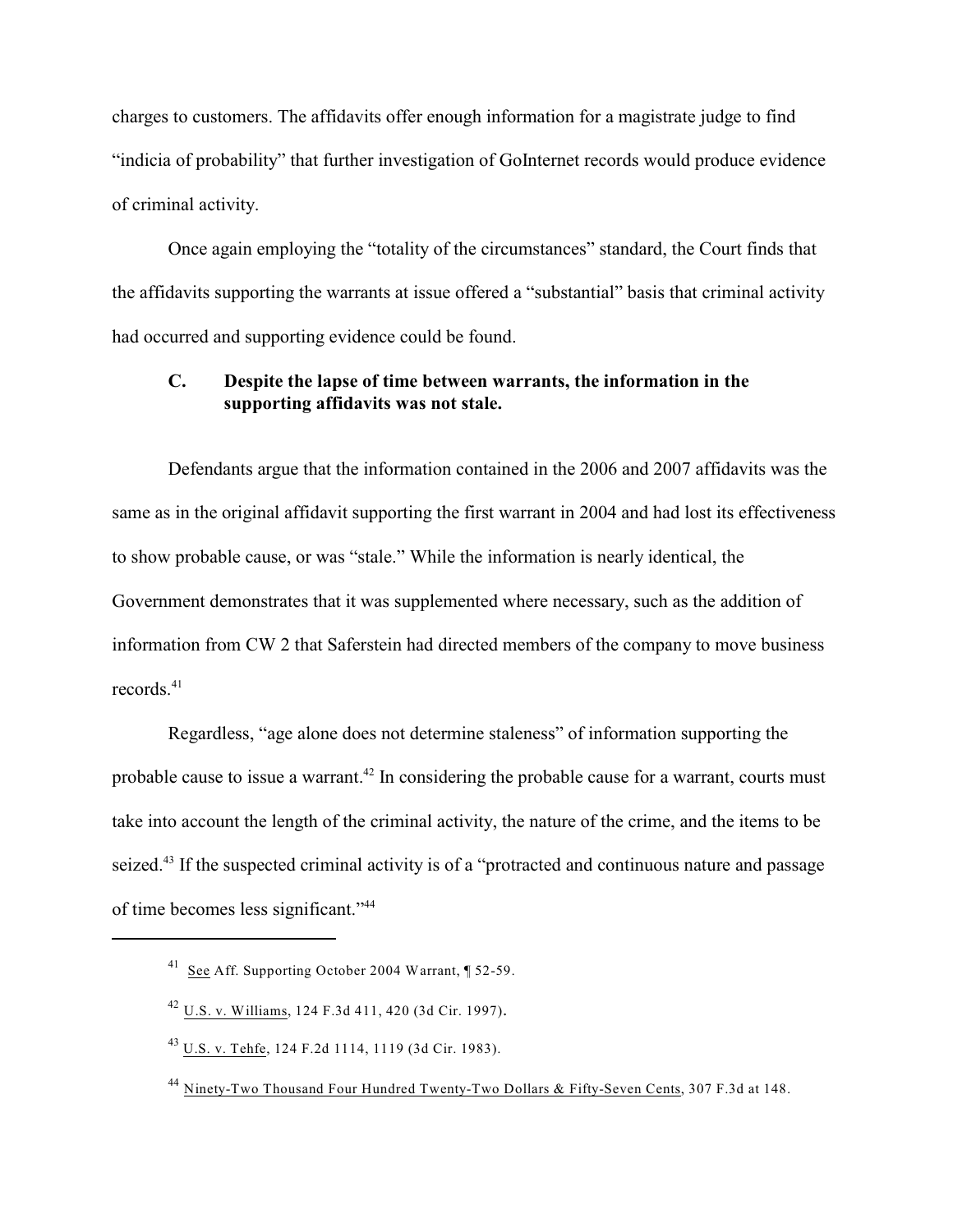The cramming scheme Defendants are accused of orchestrating allegedly persisted for a number of years and determining the extent and exact consequences of the alleged scheme should be considered when assessing probable cause for the warrant. Moreover, since GoInternet ceased business operations in 2004, the nature of the alleged crimes had not changed over the two years in which warrants were initially issued. Information in the later affidavits needed to be updated as to the location of evidence, if such had changed, and it was. Moreover, the evidence in this case consists primarily of voluminous documents, both hard copy and electronically stored, not material goods with an expiration date or easily disposed of objects.

The Court finds that due to the nature and timing of the alleged crimes, the information supporting the warrants in question does not negate, and in fact, supports a finding of probable cause.

#### D. **The evidence should not be suppressed due to the "good faith exception."**

The "good faith" exception states that suppression is "inappropriate when an officer executes a search in objectively reasonable reliance on a warrant's authority."<sup>45</sup> The "good faith exception," leaves the decision of whether probable cause supports a warrant in the hands of the magistrate judge, and shows that the courts do not expect police and other law officers to make *ad hoc* judgments about whether a magistrate judge's decision was legally sound. "In the ordinary case, an officer cannot be expected to question the magistrate's probable-cause determination or his judgment that the form of the warrant is technically sufficient. Once a warrant issues, there is literally nothing more the policeman can do in seeking to comply with the law. Penalizing the officer for the magistrate's error, rather than his own, cannot logically

U.S. v. Williams, 3 F.3d 69, 74 (3d. Cir. 1993). <sup>45</sup>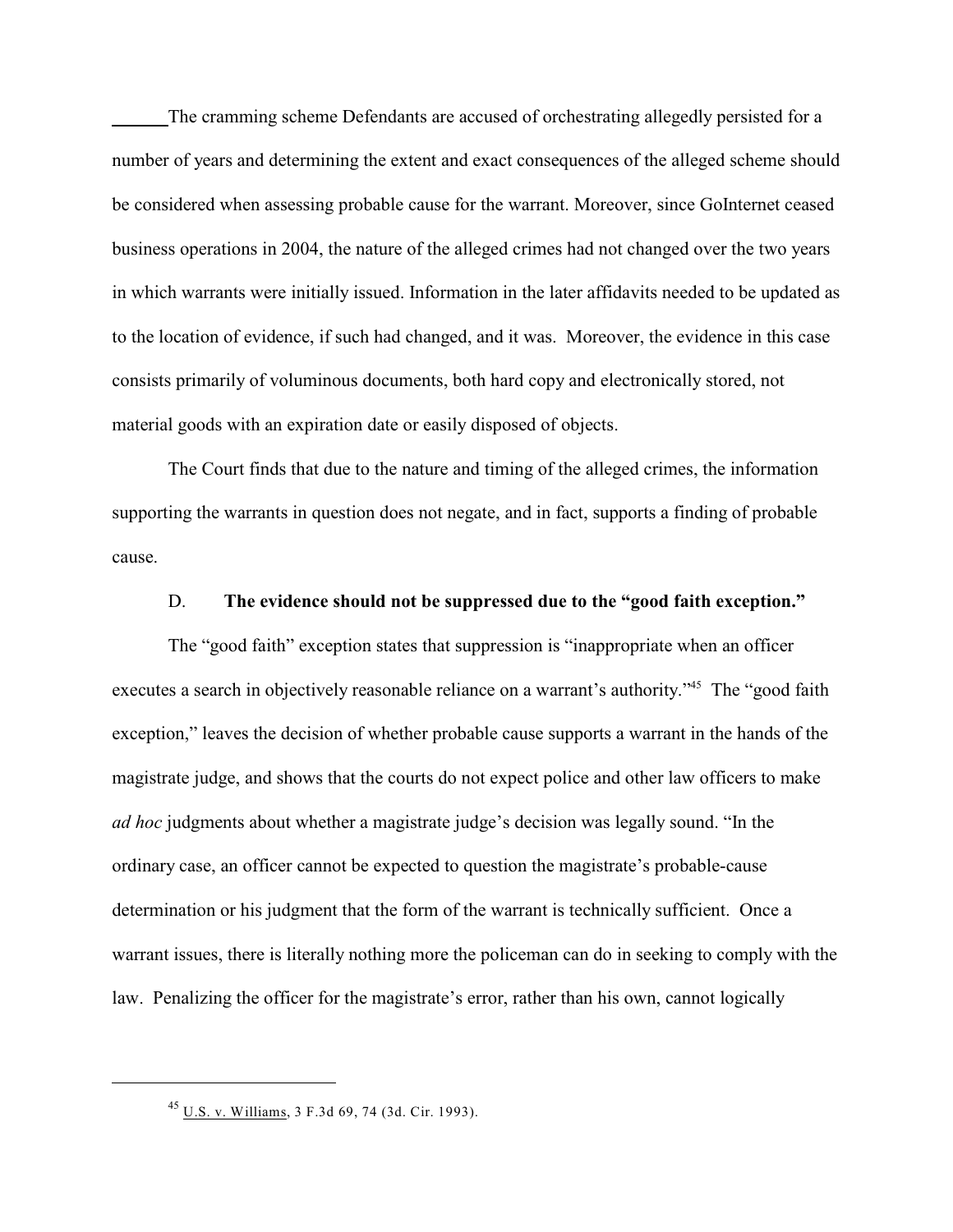contribute to the deterrence of Fourth Amendment violation."<sup>46</sup>

There are only four situations in which the "good faith exception," does not apply, and the Court finds none of them present with regard to the issuance of each of the eight warrants included in the instant motion. There is no indication that the affidavit presented to the magistrate judges was recklessly or deliberately false,  $47$  nor has any issuing authority failed to evaluate the warrants in a detached and appropriate manner.<sup>48</sup> None of the warrants failed to particularize the place to be searched,<sup>49</sup> nor were the affidavits "so lacking in indicia of probable cause as to render the official belief in its existence entirely unreasonable."<sup>50</sup>

The law officers who executed the searches permitted by the eight warrants in question were presented with no reason to believe that they were deficient in any way and conducted the search in the belief that sufficient probable cause had been shown. Although sufficient probable cause has been established for all eight warrants, in the alternative, the Court finds that the "good faith exception," applies and that the evidence produced as a result of the searches authorized by those warrants remains admissible at trial.

# **IV. CONCLUSION**

- $48$  See Lo Ji Sales, Inc. v. New York, 442 U.S. 319 (1979).
- $^{49}$  Massachusetts v. Sheppard, 468 U.S. 981, 982 (1984).
- <sup>50</sup> Brown v. Illinois, 422 U.S. 590, 610-11 (1974).

 $^{46}$  U.S. v. Leon, 468 U.S. 897, 921 (1984).

<sup>&</sup>lt;sup>47</sup> See Franks v. Delaware, 438 U.S. 154, 157 (1978).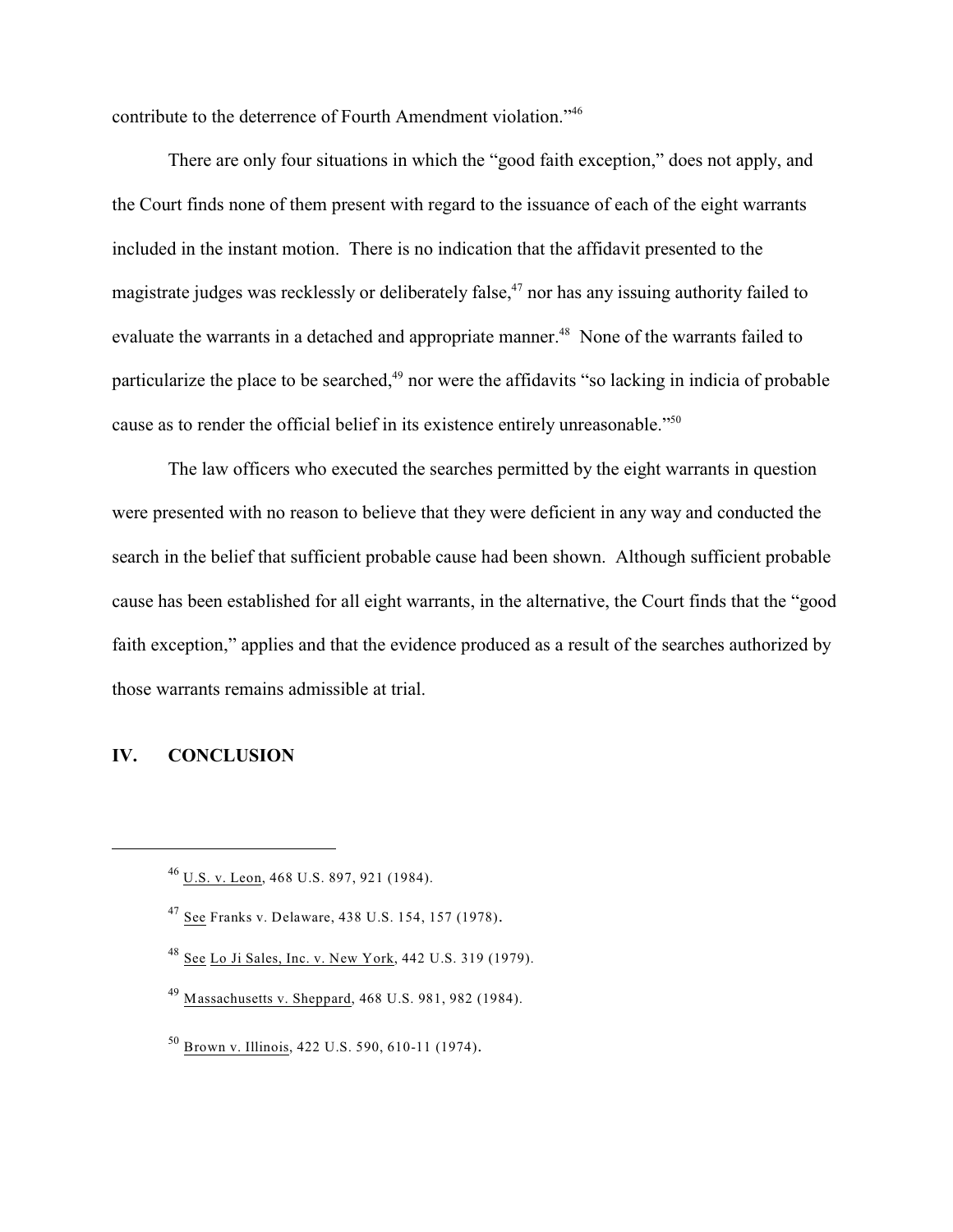The Court hereby denies Defendant's Motion to Suppress. An appropriate Order follows.